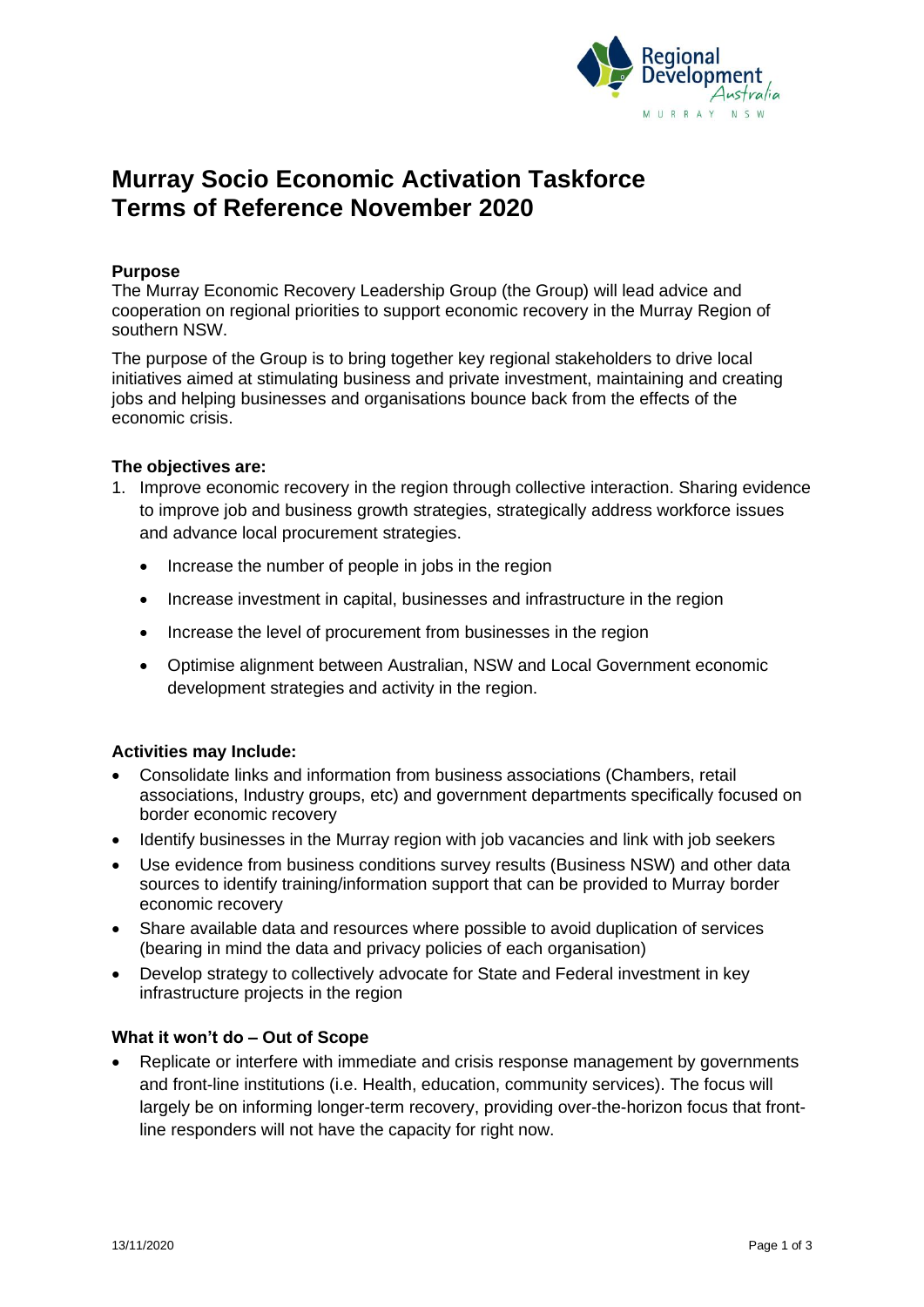- Lead or own the response it will be advisory, drawing insight from across sectors at a regional scale and providing a platform that leads the coordination of a regional response, tracks progress, identifies gaps and ensures collective focus and delivery.
- The Group should not endorse any specific company or community group. However, it is deemed appropriate if a call-out is made to the general local business community to submit their success stories
- Specific businesses can be named only if they are providing generic information to assist businesses and have contributed their time free of charge
- The Group does not have the resources to create and manage community message boards
- The Group does not offer advice to any business. It is only relaying information already available to the business community
- The Group does not express opinions of its' members

### **Issues and risks**

- There is a lot of thinking and activity around COVID-19 response and recovery. Consultation has revealed gaps that have informed the Objectives. If we don't move quickly, we risk being crowded out, and the regional response will not be as strong, comprehensive or at scale without the focus proposed.
- Could be viewed as a 'talk-fest'. To address, the agenda will focus on tangible initiatives and outcomes, and have these communicated directly to decision makers rather than remaining as advice internal to the region.
- Coordination with other initiatives and governance. This will be addressed by broad and inclusive membership on the Group. Members will need to demonstrate they are working in an agile way across their sector and bringing consolidated views to the table. Consultation has revealed a real need and value in coordination across sectors and the region that will not be achieved through a siloed sector or district approach. The Group has an opportunity to help coordination, provide focus and cut-through - not add to the noise.
- Without the Group, decisions could be made with less buy-in and local input resulting in less uptake and impact of measures to stimulate Murray border economic recovery

# **3. Membership, Voting and Quorum.**

### *Membership*

The Murray Economic Recovery Leadership Group is a regional Groupto support stakeholders in Murray border economic recovery to businesses and organisations with local initiatives aimed at stimulating business and private investment, maintaining and creating jobs and helping businesses bounce back from the effects of the economic crisis.

Membership includes:

- RDA Murrav
- Elected MPs or their delegates
- **DISER Aus Industry**
- DITRDC
- NSW government Department of Regional NSW, Training Services NSW, Housing
- RAMJO, CRJO, FWJO, REROC/JO
- Local Councils
- BusinessNSW
- Australian Industry Group
- BEC SW Advice
- TAFE